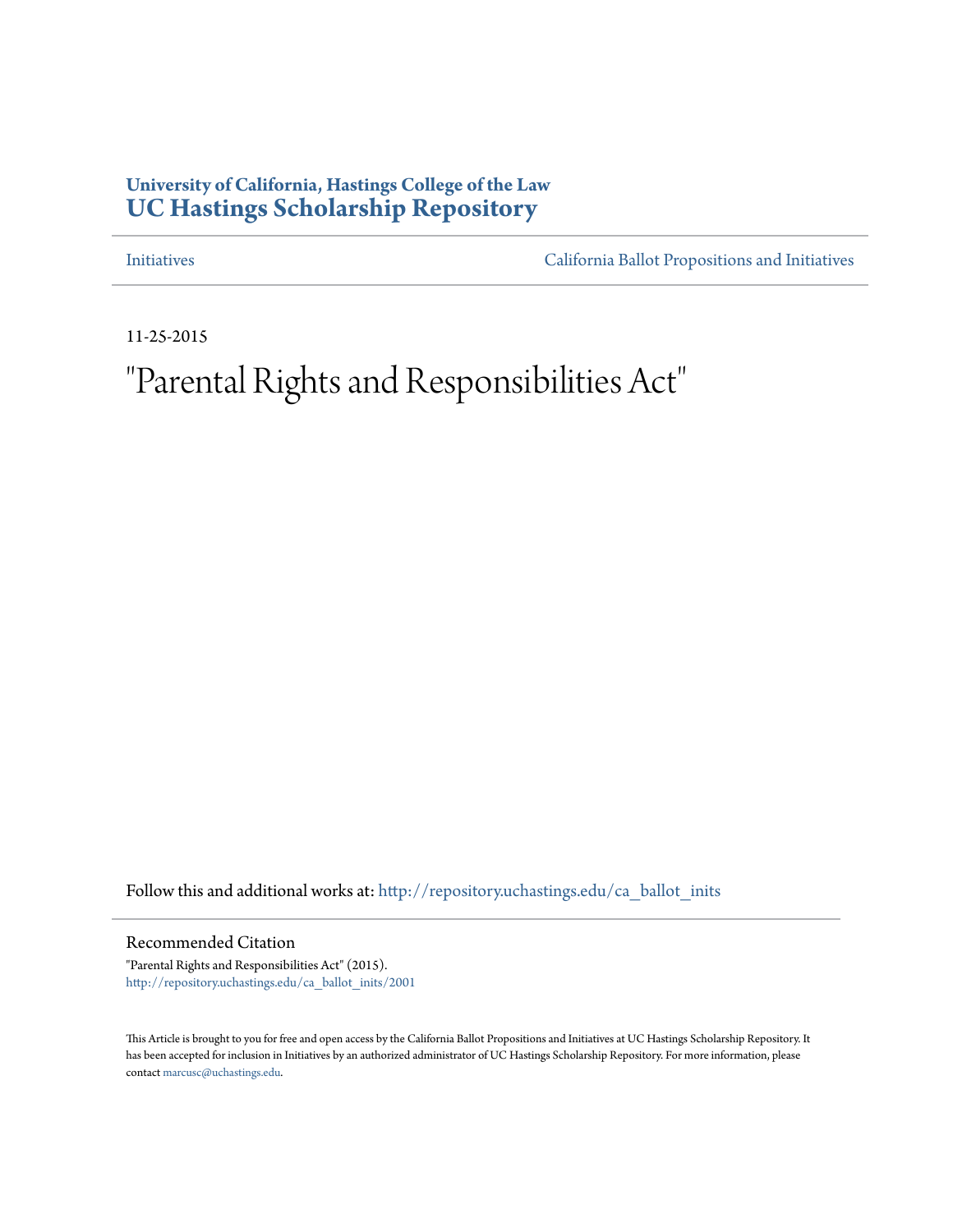15-0071

Lauren Stephens Parental Rights Initiative PO Box 2399 Clovis, CA 93613

September 23rd, 2015

Ashley Johansson Initiative Coordinator Office of the Attorney General State of California P.O. Box 994255 Sacramento, CA 94244-25550

#### **Request for Title and Summary for Proposed Initiative**

Dear Ms. Johansson.

Pursuant to Article II, Section 10(d) of the California Constitution, I am submitting the attached proposed statewide ballot measure ("PARENTAL RIGHTS AND RESPONSIBILITIES ACT") to your office and request that you prepare a circulating title and summary of the measure as provided by law.

I have also included with this letter the required signed statement pursuant to California Elections Code sections 9001 and 9608, and a money order in the amount of \$200.

My address as registered to vote is included in the 9001 statement.

Thank you for your time and attention to this important matter. Should you have any questions or require additional information, please contact me at (916) 500-4264 or VIA email at info@parentalrightsinitiative.com

Best Regards,

Lauren Stephens, Proponent

SEP 2 4 2015

INITIATIVE COORDINATOR ATTORNEY GENERAL'S OFFICE